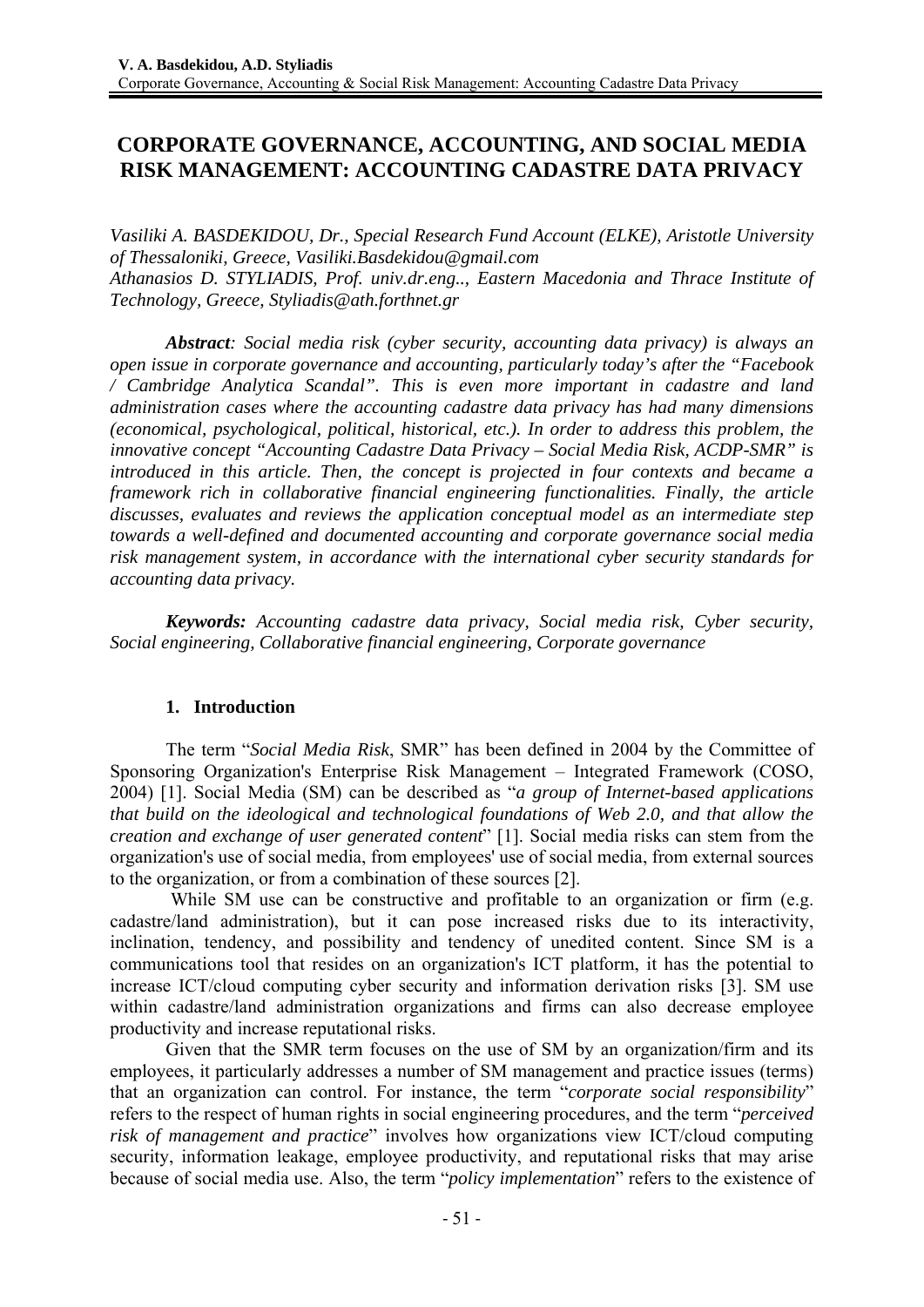rules, guidelines, and policies designed to manage SM risks. Finally, the terms "*staff training*" and "*technical controls*" refer to the development of SM training programs and to implementation of procedures designed to support SM risk management policies [4,5].

The main goal and objective of this article is to examine and define in an application conceptual model, particularly useful in cadastre and land administration organizations and firms dealing with complicated "big" data (i.e. multidimensional social engineering "data": *economical, psychological, political, historical, etc.*); and therefore to propose SMR procedures in corporate governance and particular cadastre and land administration issues, in order to improve the performance of a social media risk management system (cyber security).

### **2. Background**

Given that SM is a complex concept that touches many areas of an organization or firm, and the content of social media is more likely to be more simple and casual compared to other types of organizational communication, it engenders a number of risks not encountered in other forms of data transmission [6]. Particularly, SM risks can stem from the organization's use of SM, from employees' use of SM, from external sources to the organization, or from a combination of these sources. According to financial engineering risk management literature four broad categories of risk associated with organizational SM usage (in management and practice) were identified: ICT/cloud computing cyber security risk, information crack and exposure risk, employee productivity risk, and reputational risk [5,6].

Social media poses an ICT/cloud computing cyber security risk through the potential introduction of viruses, spam, and malware [7]. In particular, employees using social media on the organization's devices might be enticed through social engineering techniques to disclose corporate login and password information [8,9]. Social media use increases the risk of intentional crack or unintentional exposure of classified information, such as cadastre data privacy, employee personal data, proprietary data, intellectual property data, etc. This kind of information leakage may lead to regulatory, compliance, or legal issues if employees communicate classified organizational data via posting comments on social media [7,8,9].

Social media use may threaten employee productivity. Social media presents employees with the challenge of navigating the boundaries between their personal and professional identities. Excessive employee social media use for personal purposes during working hours may result in productivity losses to organizations and misuse of resources [7]. Thus, it is not clear whether social media use decreases employee productivity, or if employees can overcome this challenge and employ social media to increase productivity [6,9]. Finally, regarding the reputational risk concerns that can arise from negative, embarrassing, or incriminating employee comments, hackers may crack (penetrate) an organization's SM accounts and post false or misleading information. In this domain, it must be noticed that controlling reputational risk is a difficult task as there are multiple, antagonistic and contrary viewpoints as to how SM risk should be controlled [6,8]. However, reputational risk that arises from SM use by customers or other parties outside the organization is outside the scope of the SM risk management model proposed in this article.

Following the background discussion, this article uses an organizational approach to manage social media risk (defined Term - personalized innovative Concept - collaborative financial engineering Framework - application financial engineering risk management Conceptual Model) and to introduce the usage of SMR in corporate governance and particularly in cadastre and land administration organizations and firms. The "defined Term" in the proposed organizational approach is the Social Media Risk (SMR) term discussed in Introduction.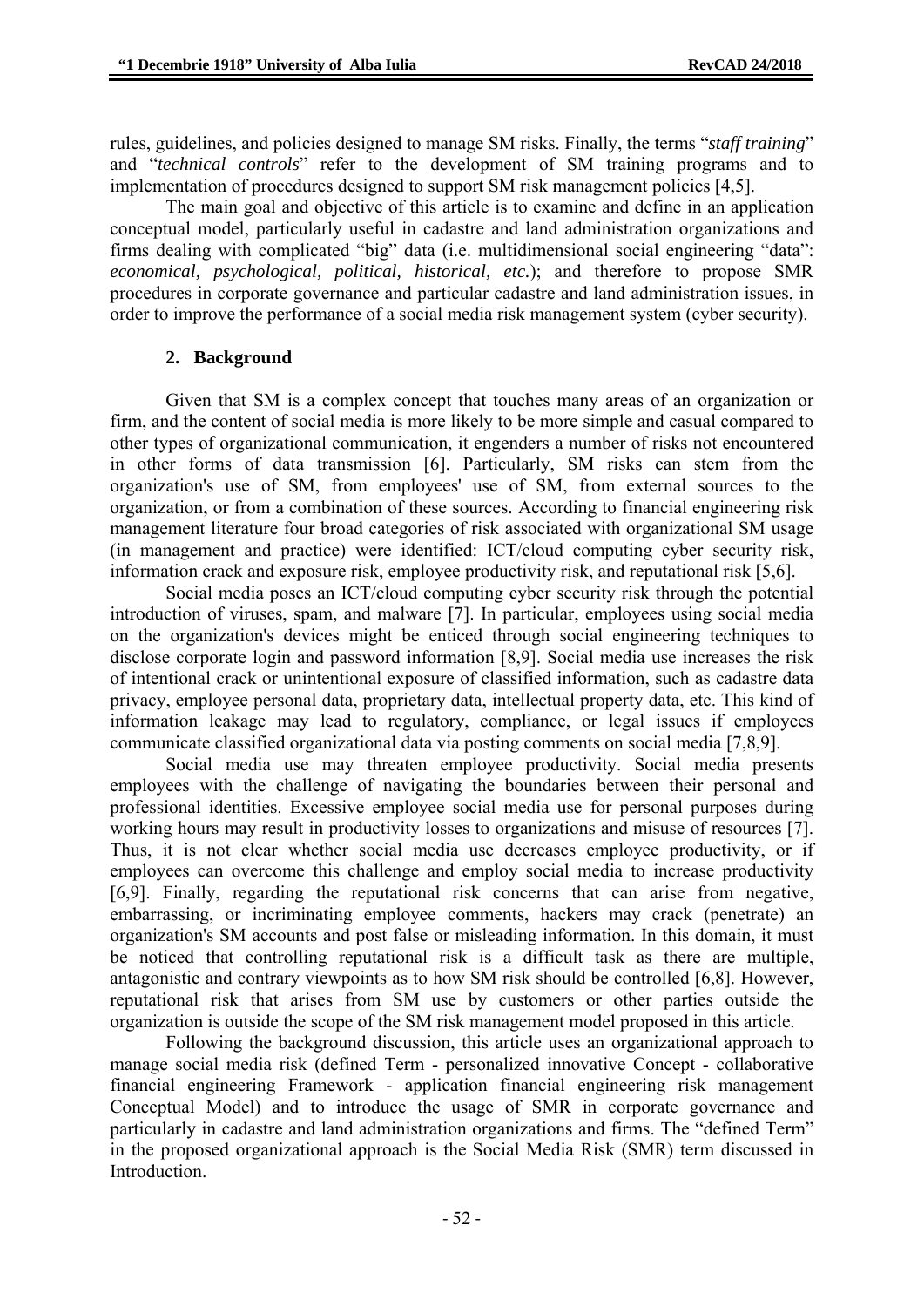## **3. Hypothesis Development Procedure**

This Section indicates, in a concise way and without lengthy definitions, the logic (as a hypothesis development procedure) which has been used in this paper for the interpretation of the "*defined Term - personalized innovative Concept - collaborative financial engineering Framework - application financial engineering risk management Conceptual Model*" proposed organizational approach, referring to SMR adoption in cadastre and land administration issues.

### **3.1. The Personalized Innovative Concept (Accounting Cadastre Data Privacy – Social Media Risk, ACDP-SMR)**

In accounting the management and practice of SMR is below any expectations according the European and International standards for risk management, although internationally the concept "Financial Engineering Risk Management, FERM" is increasingly accepted the last decade. In order to address this problem, the personalized innovative concept "*Accounting Cadastre Data Privacy – Social Media Risk*, ACDP-SMR" has been introduced in this article.

The concept ACDP-SMR is defined as a collaborative financial engineering term, which is actually a pool of factors influencing the utilization of Social Media Risk in accounting and particularly in cadastre and land administration, while focusing on the performance improvement of the risk management process because of the use of ICT and cloud computing technologies.

### **3.2. The Social Media Risk – Accounting Corporate Governance (SMR-ACG) Collaborative Financial Engineering Framework**

For the purposes of the proposed (accounting and corporate governance rich in SMR functionalities) organizational approach, the ACDR-SMR personalized innovative concept is projected in four contexts (corporate social responsibility; rules, guidelines, and policies for social media fair-usage; staff training; and technical control implementation) and became a framework rich in collaborative financial engineering functionalities.

This proposed framework has been named "*Social Media Risk – Accounting Corporate Governance*, SMR-ACG".

### **3.3. The Application Financial Engineering Risk Management Conceptual Model (FERM Model)**

Finally, the SMR-ACG framework has been transformed to an application conceptual FERM model (related to applications for accounting, cadastre and land administration) according to the flowchart-procedure demonstrated in following Figure 1. In order to perform this transformation, the SMR-ACG framework has been parameterized by the items of a 1-d array (i.e. the dimensions of the derived FERM conceptual model) well-defined as operational functionalities [1].

The six (6) items (dimensions) of this transformation modeling are the following:

- *The Human Rights Accounting Data functionality*;
- *The Threat Identification functionality;*
- *The Risk Assessment functionality;*
- *The Risk Response & Environmental Uncertainty functionality;*
- *The Control Activities Visual Computing functionality; and*
- *The Information Communication Technologies (ICT) / Cloud computing functionality.*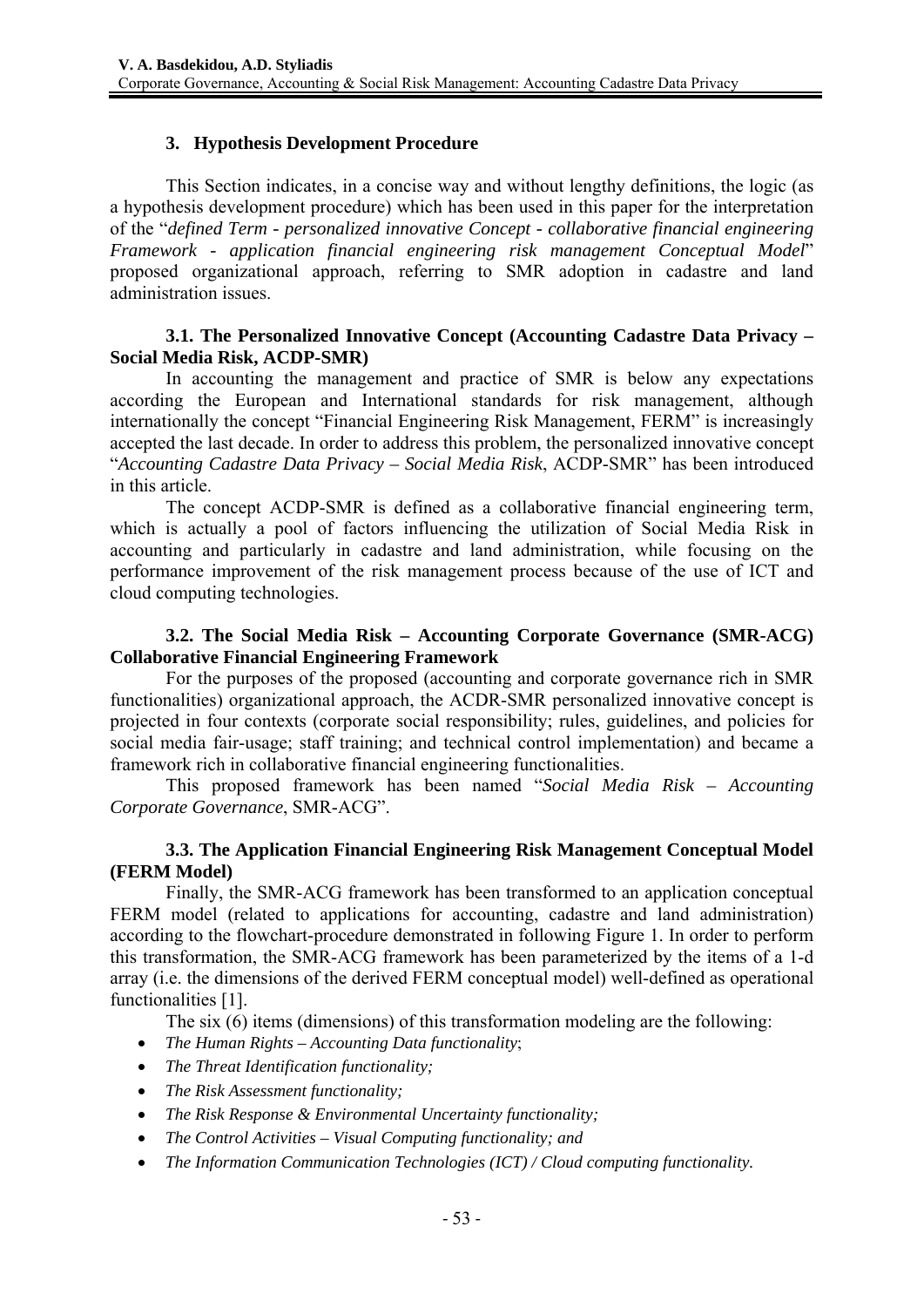#### *3.3.1 The Human Rights – Accounting Data Functionality*

Commitment to human rights (HR) has become a regular future of voluntary corporate codes of conduct and corporate social responsibility (CSR) reports [10]. Though HR abuse can occur anywhere, debate in the international business accounting sector, as far as the CSR context is concern, tends to concentrate mainly on developing countries and social media companies (Google, Twitter, Facebook, YouTube, Snapchat, etc.).

These debates have focused partly on a number of concerns like, labour conditions, freedom of speech, carefully tailored messages across the digital channels, data-driven digital election campaigns (targeting different ads to different audiences in the months leading up to the election) [11], etc. The human rights – accounting data functionality is directly related to identifying an entity's perceived risk of SM usage.

*Hypothesis 1 (COSO: Internal Environment)*. In the SMR domain, the internal environment of an entity (organization, firm) and particularly the accounting department, encompasses the tone of the entity in ACDP-SMR, and sets the basis of how risk is addressed (i.e. risk management philosophy; risk appetite; ethical values and integrity, etc.) in entity's SMR-ACG framework.

#### *3.3.2 The Threat Identification Functionality*

The threat identification functionality refers to the act of identifying those internal and external events which affect achievements of entity's goals and objectives. Obviously in SMR, these events can serve either as risks or as opportunities [5]. The threat identification functionality is directly related to identifying an entity's perceived risk of SM usage.

*Hypothesis 2 (COSO: Objective Settings)*. Objectives must exist before entity's management can identify potential events, with SMR functionality, affecting their achievement. Enterprise risk management ensure that management has in place a process to set ACDP-SMR objectives and that the chosen objectives support and align with the entity's mission and scope, and they are consistent with its risk appetite and entity's SMR-ACG collaborative financial engineering framework.

*Hypothesis 3 (COSO: Event Identification)*. Internal and external events affecting achievements of an entity's ACDP-SMR objectives must be identified, distinguishing between risks and opportunities. Opportunities are channeled back to management's strategy or objective-setting processes in entity's SMR-ACG collaborative financial engineering framework.

#### *3.3.3 The Risk Assessment Functionality*

Once a firm or organization identifies its risks, the risk assessment functionality component involves the analysis of the possibility, tendency and significance degree (magnitude) of each risk.

This kind of analysis provides a basis for determining how the entity should manage each identified risk. The risk assessment functionality is directly related to identifying an entity's perceived risk of SM usage [5].

*Hypothesis 4 (COSO: Risk Assessment)*. Risks are analyzed, considering likelihood and impact, as a basis for determining how they should be managed towards the ACDP-SMR objectives [1]. In this hypothesis the risk are assessed on an inherent and on a residual basis as well, in entity's SMR-ACG collaborative financial engineering framework.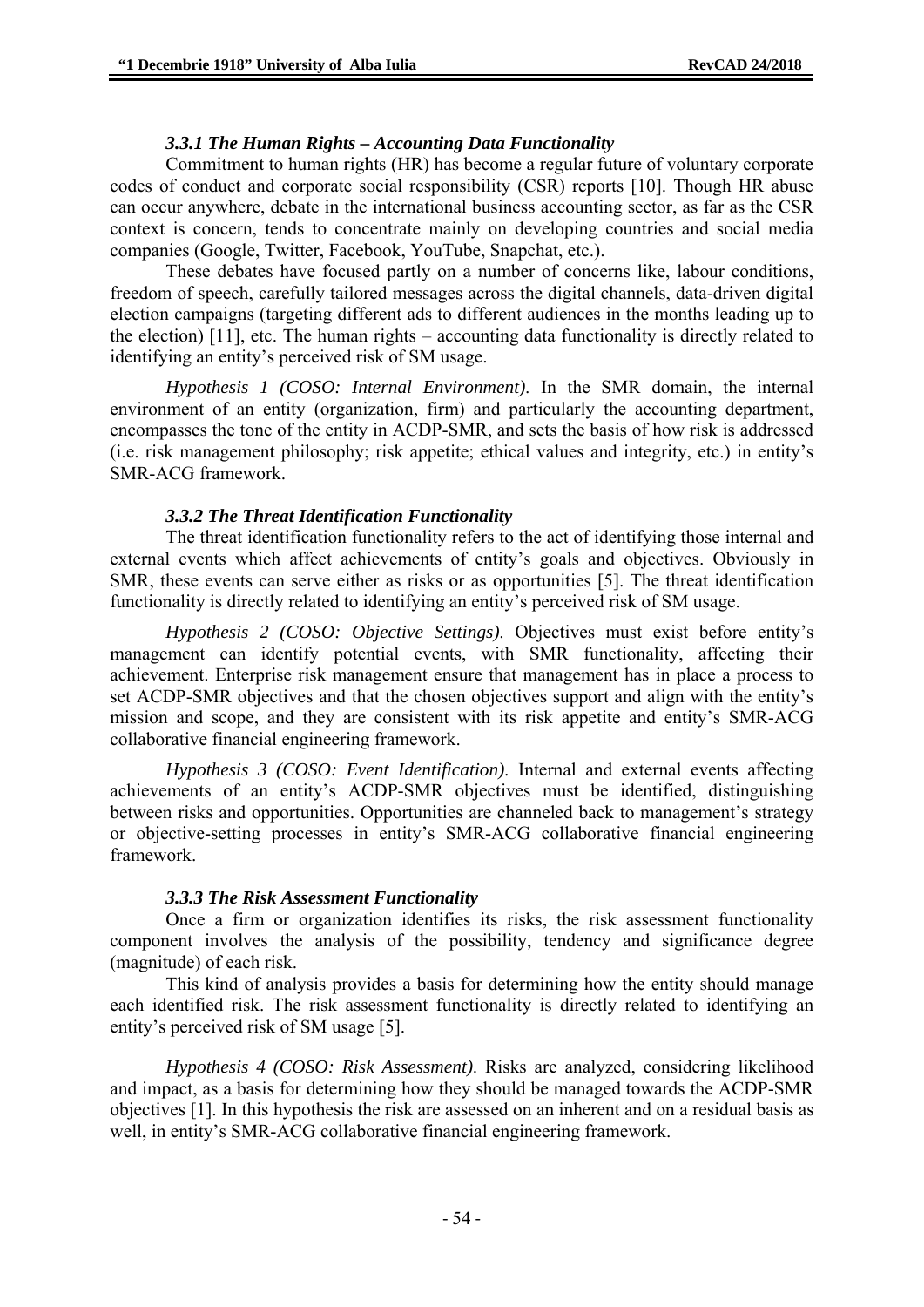### *3.3.4 The Risk Response & the Environmental Uncertainty Functionality*

The risk response functionality refers to how an entity manages its risks. In this domain management develops a set of actions to reduce risks always in line with the official entity's risk tolerance policy.

The environmental uncertainty functionality focused on a number of concerns like global warming, acid rain, air pollution, urban sprawl, waste disposal, ozone layer depletion, water pollution, climate change and many more affect every human, animal and nation on this planet.

*Hypothesis 5 (COSO: Risk Response)*. Management selects risk responses and developing a set of actions to align risks with the firm's or organization's risk tolerances and risk appetite as well on defining the ACDP-SMR objectives. The management risk responses include: avoiding, reducing, sharing, and accepting risk functionalities in entity's SMR-ACG collaborative financial engineering framework.

*Hypothesis 6 (COSO: Environmental Monitoring)*. The corporate environmental responsibility is monitored and modifications to SMR-ACG collaborative financial engineering framework made as necessary. In this domain, management selects risk responses and developing a set of actions to align risks with the firm's or organization's risk tolerances and risk appetite as well on defining the ACDP-SMR objectives. Environmental monitoring is accomplished through ongoing management activities, internal reviews, external evaluations, etc.

### *3.3.5 The Control Activities - Visual Computing Functionality*

 The control activities a firm or organization may decide to implement are: (a) staff training activities, in order the entity to ensure that its employees follow formal SMR rules, guidelines, and policies; and (b) technical control activities, such as SMR procedures that have been designed to spot, prevent, or block potential security incidents from SM usage.

Technological competence as it expressed by visual computing utilities in training activities is expected to has impact on ACDP-SMR management and practice [1,5]. Obviously, training is necessary in providing employees with basic ICT knowledge.

*Hypothesis 7 (COSO: Control Activities)*. The ACDP-SMR management and practice performs better in a controlled environment. Hence, in entity's SMR-ACG collaborative financial engineering framework, rules, guidelines, and policies are defined and implemented to help the entity to ensure that the necessary risk responses, on request, have been effectively carried out.

*Hypothesis 8 (COSO: Visual Computing Technological Competence)*. In now-a-days firms and organizations accounting departments with better technological competence, like the visual computing equipment functionality, are more likely to achieve greater ACDP-SMR management and practice and therefore better SMR-ACG collaborative financial engineering framework functionality.

# *3.3.6 The ICT & Cloud Computing Functionality*

ICT and cloud computing functionality is present since staff training conveys information to employees regarding the proper implementation of entity's SMR management.

*Hypothesis 9 (COSO: Information & Communication)*. Relevant raw data, metadata, and information are identified, captured, and communicated in a form and time-frame that enables entity's employees to carry out their SMR responsibilities, to describe their ACDP-SMR objectives and to support the SMR-ACG collaborative financial engineering framework.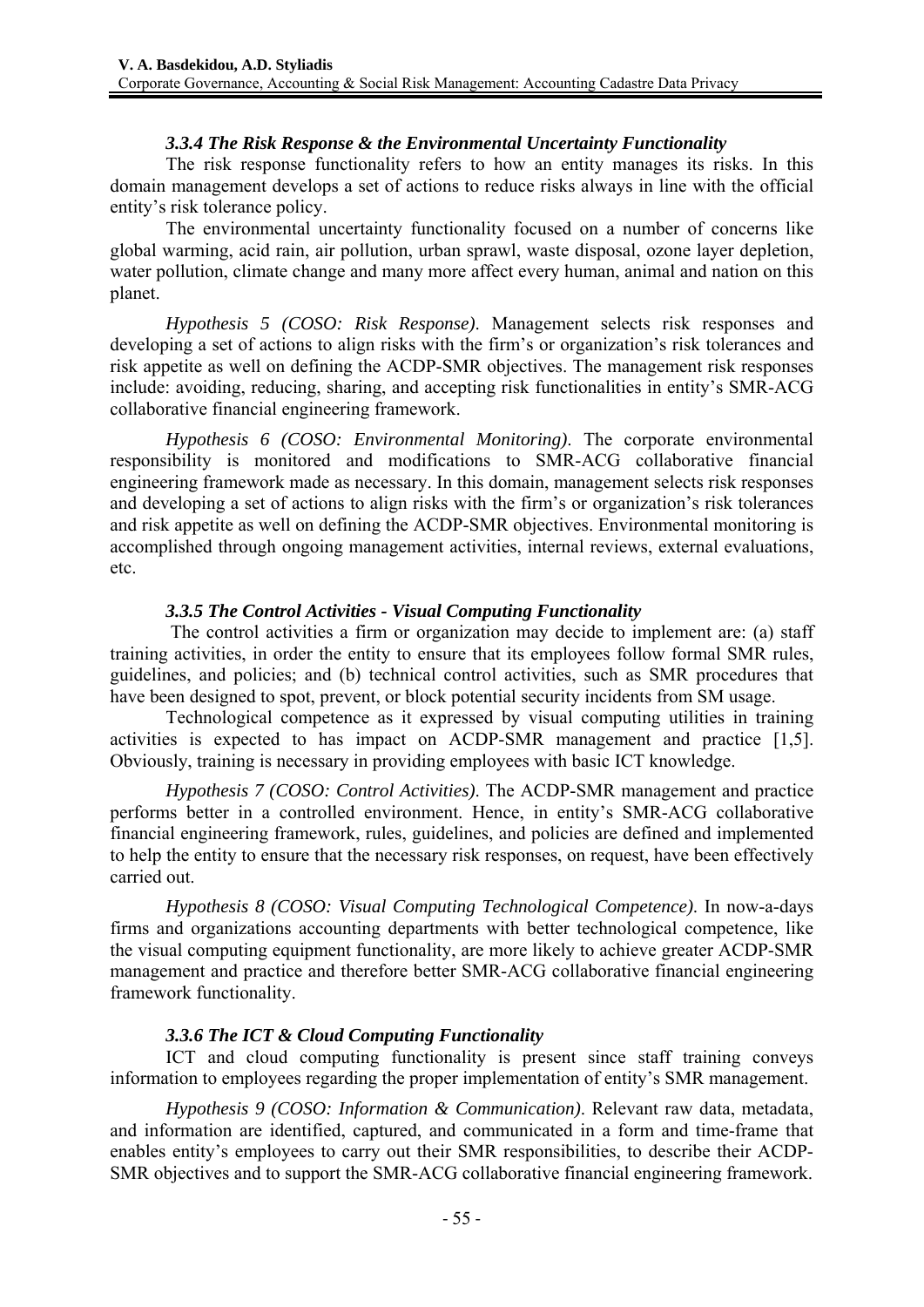



The proposed application FERM conceptual model could be regarded as an intermediate step towards a well-defined and documented accounting (e.g. cadastral auditing and land administration) and social media risk management corporate governance system, in accordance with the international accounting and SMR standards. Following Figure 2 presents the procedures involved in such as system.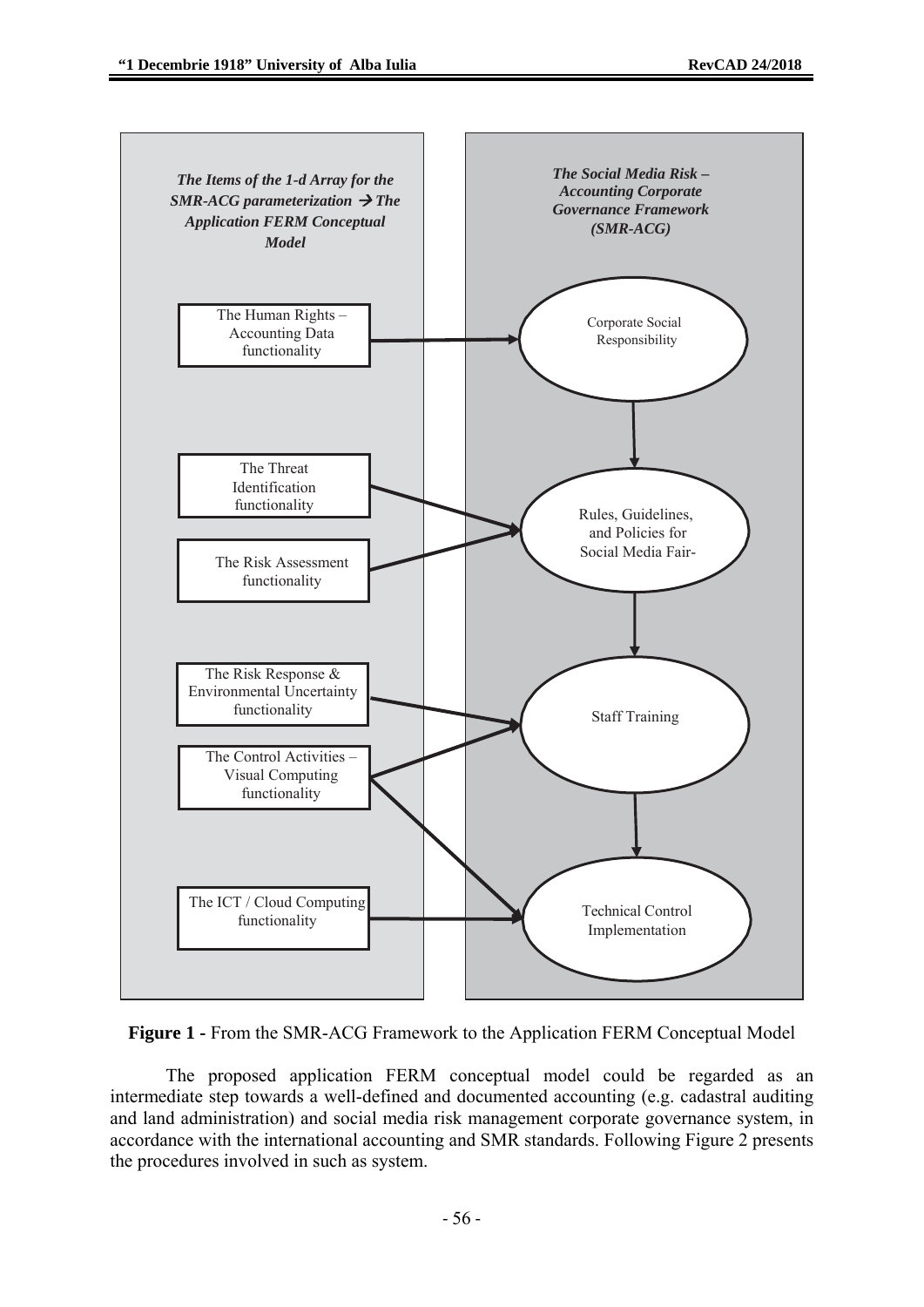

**Figure 2 -** The final FERM Accounting & SMR Management Corporate Governance System

#### 4. **Research Methodology – Analysis - Results**

In order to evaluate the proposed methodology a survey was conducted. The survey data were collected from finance, accounting, and risk management professionals during the service of the author of the article at the Career Services Office (CSO) of the Aristotle University of Thessaloniki (Thessaloniki, Greece). The sample consists from 109 individuals and at a preliminary level two questions (*survey constructs*) were asked for filtering purposes.

These questions were the following:

- (a) "Does your Organization/Firm/Company have an established Social Media Risk Policy/Rules/Guidelines?"; and
- (b) "What Specific Areas do your Social Media Risk Policy/Rules/Guidelines *Address s?*"

From the 109 participants in this survey, 6 participants were dropped off from the sample, because they answered NO for the (a) question but YES to at least one sub-question from the (b) question-group. Following, a number of questions were asked that assessed, in a scale from 1 (represents: "*strongly disagree*") to 10 (represents: "*strongly agree*"), the four context used by this article for the projection of the ACDP-SMR personalized concept (i.e. social media usage & CSR; perceived risk of social media use; staff training; and technical controls s implement tation).

represents survey participants' perceptions regarding how their organization/firm is using SM externally with customers and internally with employees. This analysis treats SMU-CSR as a formative construct, since any changes in the various indicators of SMU-CSR are assumed to determine relative construct value changes, and these indicators are not necessarily correlated [5]. The perceived risk of social media usage (PR-SMU context) is a reflective construct depicting participants' perceptions of their organization/firm treat risk concerns regarding SM usage [7,8]. This analysis treats PR-SMU as a reflective construct, since the values of the individual measures are assumed to be taken by participants' overall perceptions of the social media risk (SMR) and these individual measures are expected to be correlated [12]. Social media usage and CSR (SMU-CSR context) is a formative construct which

The social media training (SMT context) is a single construct with one reflective measure to the extent to which an organization/firm has adequate training of employees on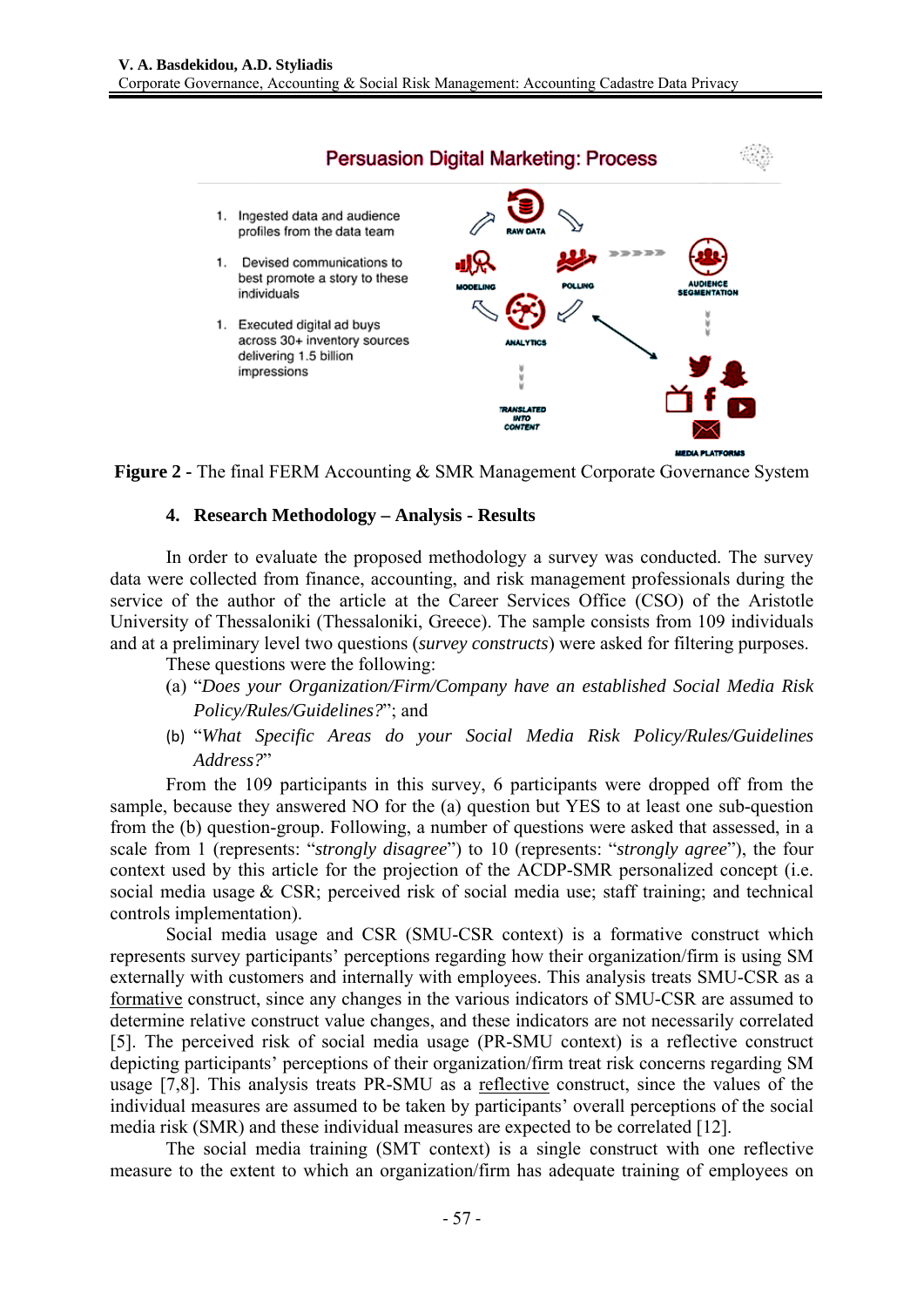SM usage. The technical controls implementation (TCI context) is also a single construct with one reflective measure to which an organization/firm has technical controls to address SM usage. In this domain and for the last two contexts, the policy implementation actually reflects the degree to which an organization/firm has implemented specific rules/guidelines/policies regarding SM usage. It is actually a second-order reflective construct with 3 underlying 1<sup>st</sup> order construct that address rules/guidelines/policies on employees' personal use of SM; on employees' work-related use of SM; and on human resources related policies.

In following Table 1 the conducted survey's constructs (questions) are presented:

#### **Table 1** – The Survey Constructs

Social Media Usage – Corporate Social Responsibility (SMU-CSR)<sup>a</sup>

Your organization/firm uses social media to:

- (SMU‐CSR 1) Improve communications with customers/CSR disclosure.
- (SMU‐CSR 2) Increase sales leads and sales.
- (SMU‐CSR 3) Develop and maintain our brand/CSR disclosure.
- (SMU‐CSR 4) Develop new products/CSR disclosure.
- (SMU‐CSR 5) Recruit new employees.
- (SMU‐CSR 6) Communicate with current employees.

Perceived Risk of Social Media Usage (PR-SMU)<sup>a</sup>

Your organization/firm is concerned:

- (PR‐SMU 1) That the use of social media can damage our reputation.
- (PR‐SMU 2) That viruses and malware may be introduced into the corporate network because of employee use of social media.
- (PR‐SMU 3) About intellectual property leakage due to social media use.
- (PR‐SMU 4) About litigation due to social media use.

#### Social Media Training (SMT)<sup>a</sup>

Your organization/firm has adequate:

- (SMT 1) Training in place for employees to ensure that understand of appropriate uses of SM.
	- Technical Controls Implementation (TCI)<sup>a</sup>

Your organization/firm has adequate:

• (TCI 1) Technical controls to support social media rules/guidelines/policies.

<sup>a</sup> Respondents indicated the level of agreement/disagreement with each statement on a 5 point scale, where  $1 =$  strongly disagree and  $5 =$  strongly agree.

In following Table 2, the statistical variable Average Variable Extracted (AVE) for each reflective construct (survey question) well exceed 0.50, while the variable Composite Reliability (CR) well exceed 0.80 for all constructs (survey questions). Hence, according to the statistical theory, the AVE and CR variables ("measures" or  $2<sup>nd</sup>$  level metadata) indicate that the reflective constructs possess **convergent validity** as a good-quality indicator.

**Table 2** - Construct descriptive statistics and correlations (103 accepted participants)

| Construct      |       |                                | Mean Std. DevCR AVE SMU-CSR        | <b>PR-SMU</b> | <b>SMT</b>    | - TCI |
|----------------|-------|--------------------------------|------------------------------------|---------------|---------------|-------|
| <b>SMU-CSR</b> | 3.609 | 1 0 54 0 860 0 523 0 716       |                                    |               |               |       |
| PR-SMU         |       | 3.750 1.038 0.854 0.614 0.239* |                                    | 0.794         |               |       |
| <b>SMT</b>     |       |                                | $3.033$ 1.122 0.899 0.803 0.377*** | $0.329**$     | 0.263         |       |
| TCI.           |       |                                | 3 022 1 103 0 889 0 782 0 354***   | $0.317**$     | $0.252*0.877$ |       |

Notes:

CR: Composite Reliability.

AVE: Average Variance Extracted.

\* Denotes correlation among constructs with p-values of 0.05.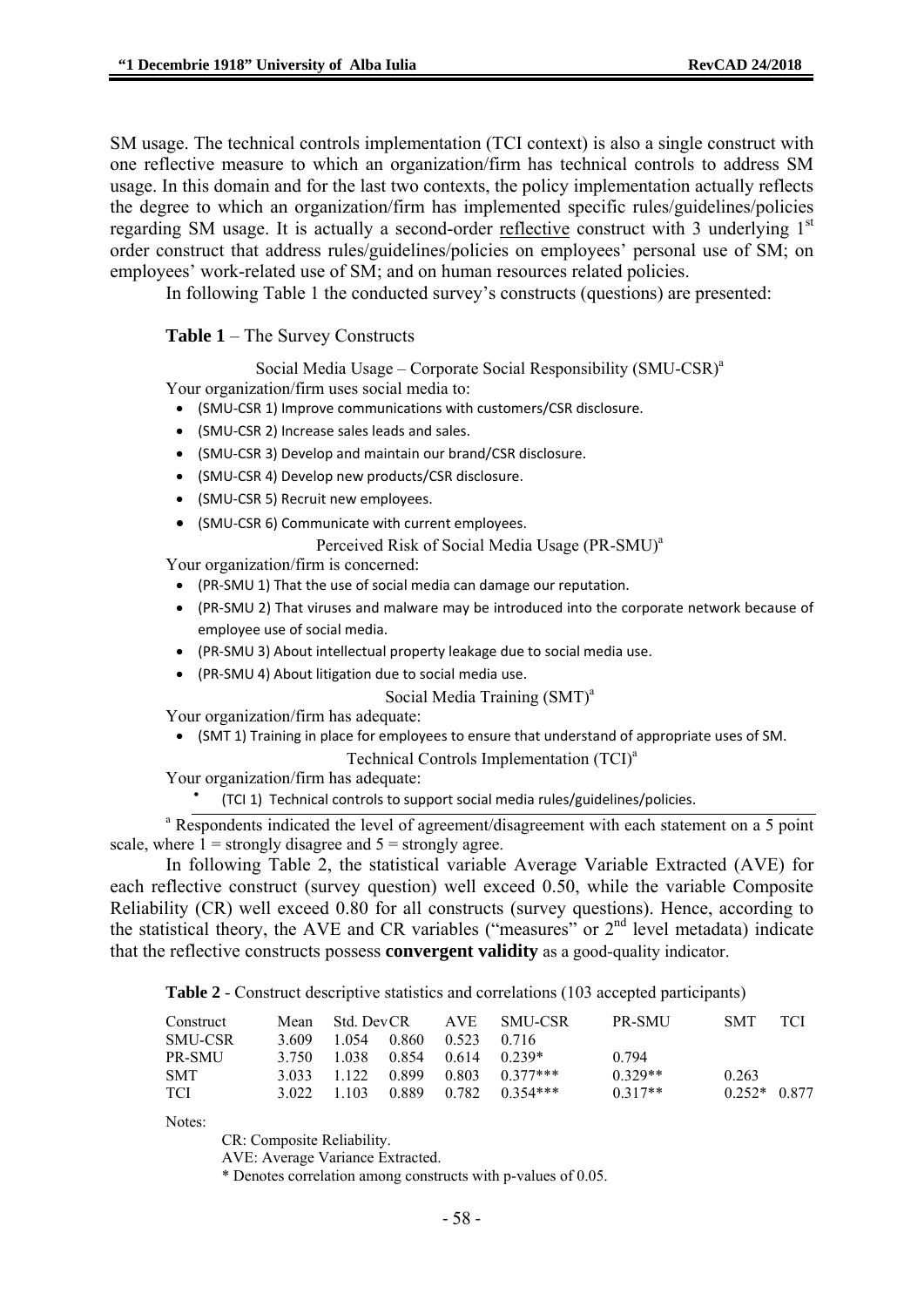\*\* Denotes correlation among constructs with p-values of 0.01.

\*\*\* Denotes correlation among constructs with p-values of 0.001.

In following Table 3, the factor loadings for  $1<sup>st</sup>$  order reflective item indicators (PR-SMU, SMT, and TCI) are greater than 0.80, and the loadings are all greater than the related cross-loadings. This notice actually provides an additional support for **convergent validity** as a good-quality indicator.

|  |  |  | <b>Table 3</b> - Item loadings and cross-loadings (103 accepted participants) |
|--|--|--|-------------------------------------------------------------------------------|
|--|--|--|-------------------------------------------------------------------------------|

| Construct | Indicator           | <b>PR-SMU</b> | <b>SMT</b> | <b>TCI</b> |
|-----------|---------------------|---------------|------------|------------|
|           | PR-SMU 1            | 0.804         | $-0.178$   | $-0.155$   |
|           | PR-SMU <sub>2</sub> | 0.819         | $-0.154$   | $-0.133$   |
|           | PR-SMU <sub>3</sub> | 0.802         | 0.199      | 0.177      |
|           | PR-SMU <sub>4</sub> | 0.819         | 0.132      | 0.123      |
|           | SMT 1               | 0.022         | 0.894      | 0.905      |
|           | TCI 1               | $-0.022$      | 0.893      | 0.905      |
|           |                     |               |            |            |

#### **5. Conclusions and Future Research**

Social Media (SM) usage has emerged now-a-days as the principal mean to communicate between organization's / firm's stakeholders. But as we are benefit from the social media functionalities we are starting to become aware of risk associated within the social media usage (Social Media Risk, SMR). In this article, an application financial engineering risk management (FIRM) conceptual model has been presented.

In order to develop this model a personalized innovative concept was introduced and described (ACDP-SMR); then this concept was projected in four state-of-the-art (according to social media risk literature) contexts. So, the proposed model incorporates these four components as SMR dimensions (Social media usage & CSR; Perceived risk of SM usage; Social media training; and Technical controls implementation) in a collaborative financial engineering framework (SMR-ACG) rich in risk management functionalities.

 Finally, for future research the proposed application FERM conceptual model has been discussed as an intermediate step towards a well-defined and documented accounting and corporate governance social media risk management system with spatio-temporal elearning functionalities [13,14,15], in accordance with the international cyber security standards for accounting data privacy while maintains the default social media communication functionalities.

#### **6. Acknowledgments**

We would like to thank Professor Emeritus Ian Williamson (Melbourne University / Department of Geomatics, Australia) former President of the FIG (International Federation of Surveyors) Commission 7 "*Cadastre & Land Management*" for valuable discussions about Greek cadastral and land administration issues in relations to property law and accounting, during the Prof. Athanasios Styliadis's research sabbatical in Australia (Melbourne University / Department of Geomatics, 1996).

#### **7. References**

*1. COSO, 2004. Committee of Sponsoring Organizations of the Treadway Commission / Enterprise Risk Management – Integrated Framework (Executive Summary).*